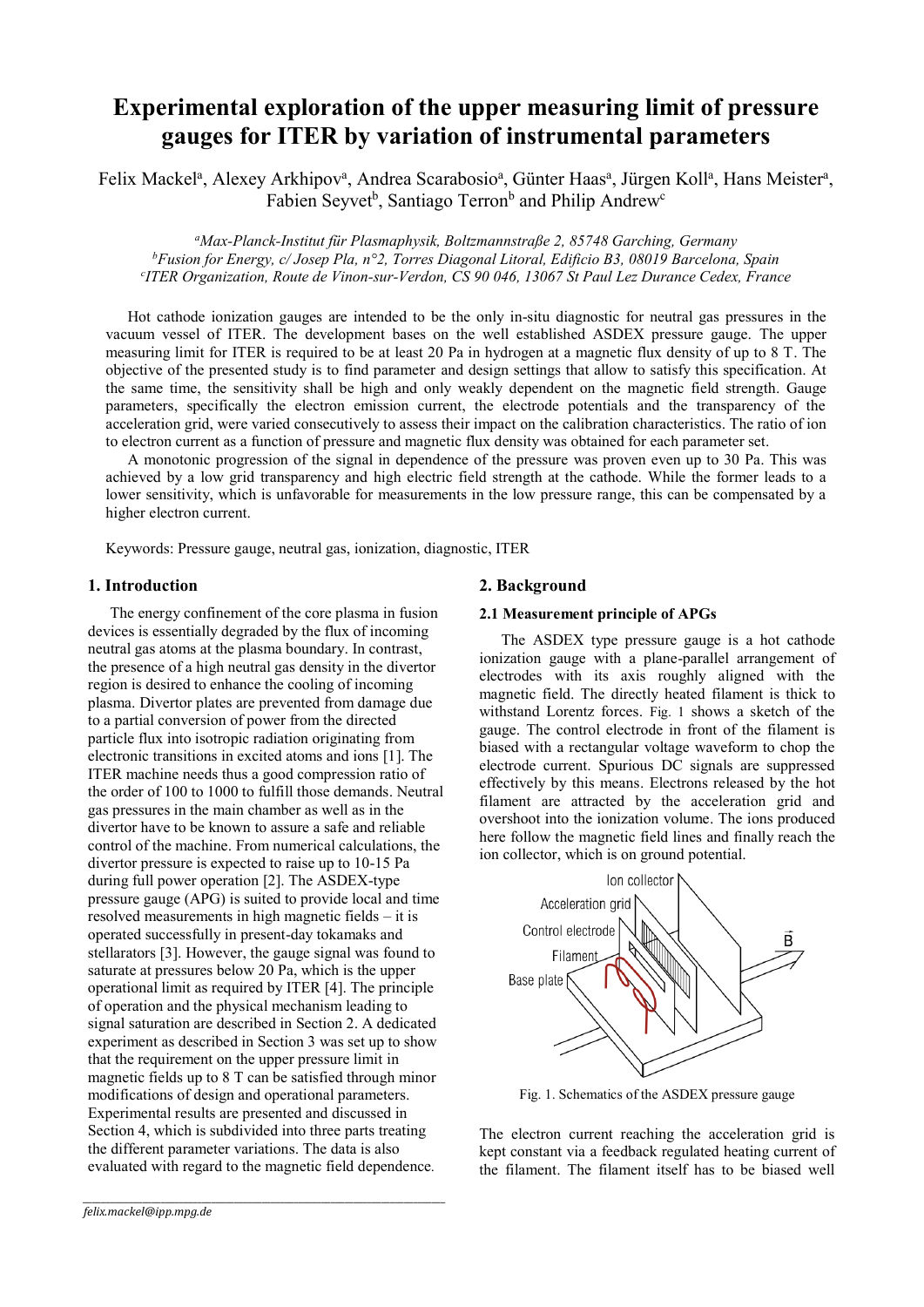above ground potential in order to prevent electrons to reach the ion collector. The potential configuration, which is used as a starting point in this investigation, is shown in [Fig. 2.](#page-1-0) It is the outcome of a set of numerical simulations applied to a realistic model that is implemented into a Monte-Carlo code [4]. This separate effort aimed to find potential settings that allow for improving the high-pressure limit.



<span id="page-1-0"></span>Fig. 2. Reference potential configuration of the electrodes, xe,max designates the reversal point of unscattered electrons.

The base plate and the electrodes are covered with a steel, cubic cap of 2 cm edge length and an aperture of 8 mm on the top. The function of the cap is to protect the electrodes from charged particles and fast neutrals from the outside. Since, in steady state, the rate of neutral particles leaving the gauge is equal to that entering the gauge, the flux is a preserved quantity. Therefore, the gauge is actually calibrated for the flux density of neutrals and not the pressure.

# **2.2 The saturation effect**

The normalized gauge output is defined as the ratio  $I_i/(I_e - I_i)$ , where the ion current I<sub>i</sub> in the denominator accounts for the electrons which originate from ionizations and contribute to the total electron current I<sub>e</sub>. Without magnetic field, the gauge output is a linear function of the pressure. This is not the case for  $B > 1$  T. The sensitivity, which is the ratio of the gauge output and the pressure, increases drastically with the magnetic field strength. The reason for this behavior is found in the dynamics of electrons [3]. At low pressures, the mean free path is long and magnetically guided electrons may return to the filament because they have not lost any of their parallel momentum. This portion is undetected but contributes to the electron density in the ionization volume and is thus statistically relevant. Scattered electrons have not enough energy to overcome the potential well and so they are trapped. The time until they collide with the acceleration grid can be quite long and may take several oscillations until they lose most of their energy in inelastic collisions. This in some sense artificial sensitivity increase gets partially lost at higher pressures when collision probabilities increase

*\_\_\_\_\_\_\_\_\_\_\_\_\_\_\_\_\_\_\_\_\_\_\_\_\_\_\_\_\_\_\_\_\_\_\_\_\_\_\_\_\_\_\_\_\_\_\_\_\_\_\_\_\_\_\_\_\_\_\_\_\_\_\_\_\_\_\_\_\_\_\_\_\_\_\_\_\_\_\_*

significantly. More and more electrons get trapped and contribute to the measured Ie. It is expected that the saturation effect, starting usually around 10 Pa, may be shifted towards higher pressures by different means [5]:

- 1. Accelerating the electrons faster once they are released. The electric field at the cathode has to be increased. By this means, the probability for an electron to return to the filament is enhanced at high pressures since the cross-section for elastic scattering decreases at higher energies.
- 2. A reduction of the acceleration grid transparency leads to a larger portion of detected electrons that do not enter the ionization volume. Hence, the sensitivity increase should be attenuated.
- A reduction of the slit size in the acceleration grid results in a shorter trapping time of the electrons.
- 4. The higher the electron current, the higher the electron density. This involves increased interactions among the electrons and a higher effective collision rate. Less electrons will then return to the filament.
- 5. A reduction of the ionization volume leads to less scattering and thus an increased pressure limit.

Except the latter point, the other influences are assessed in the following.

## **3. Experimental procedure**

In this test sequence, a prototype gauge head is used that allows exchanging the acceleration grid and the filament. Both parts are bolted, all other components are brazed to the base plate. The prototype is clamped into a mount made of massive copper. Two heating rods are connected to the mount; the temperature of the base plate was kept at  $300^{\circ}$ C  $\pm$  5°C before and during the tests. This prevents changes of the measuring signal due to temperature variations inside or outside the gauge head. Thus, it is well justified that the measured pressure is proportional to the flux density at the gauge position and the flux density is proportional to the gas density inside the gauge. By contrast, the gauge head temperature in ITER will fluctuate due to varying boundary conditions, like e.g. temperature of the mounting structure and heat input by neutrons and gamma radiation. It is foreseen to correct the pressure reading for this influence by postprocessing the measurement signal, taking into account the instantaneous temperature of the base plate, which is deemed to be representative for the gas temperature inside the box. For the investigation presented here, the temperature was kept constant to get a more precise picture of the dependencies.

The pressure was stabilized by a feedback regulated gas inlet valve. The input signal was provided by a Pirani gauge, which remains functional even in high magnetic fields. Two capacitance gauges (Pfeiffer CMR 374) are installed at the main chamber to measure the upstream and downstream pressures. The accuracy of these gauges is well below 1 % in the range from 1 Pa to 30 Pa. The vacuum vessel is a 1 m long 10 cm diameter steel cylinder that intersects the bore of the magnet. A feedback controlled valve injects the gas at one end of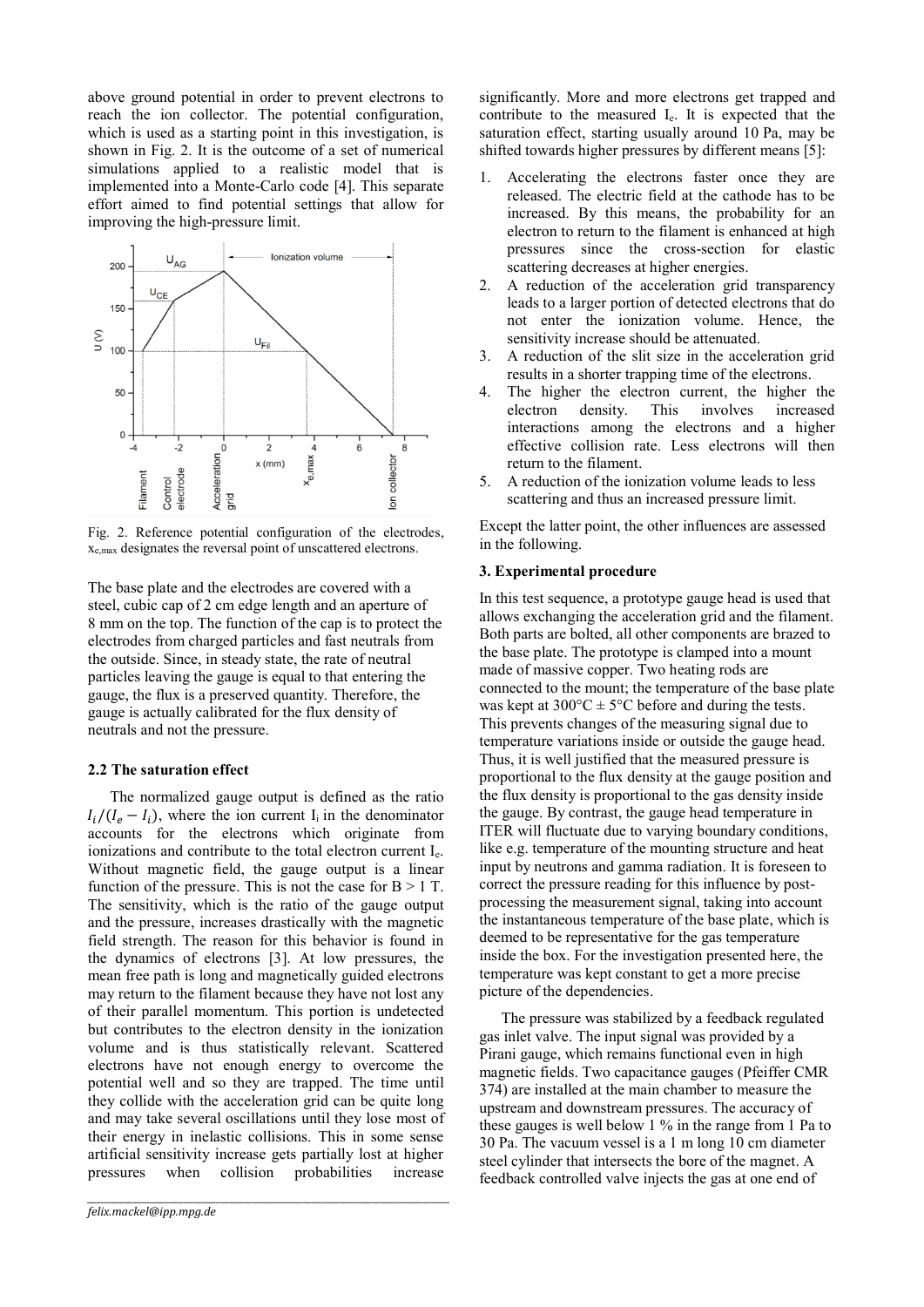the tube; the gas is pumped at the other end through an adjustable valve. The magnet provides a maximum magnetic field of 7.9 T  $\pm$  0.3 T (rounded to 8 T henceforth) for an accessible current of 4.1 kA. To acquire the gauge performance in dependence of the magnetic flux density, consecutive pulses have been applied with a flat-top phase of 1.5 s each. For each parameter setting, measurements have been taken for pressures from 10-2 -30 Pa in hydrogen and magnetic field values from 0 to 8 T. [Fig. 3](#page-2-0) represents measurements for the baseline configuration with a grid transparency of 40 % and an electron current of 50 µA. As expected, a linear progression is found in the double logarithmic plot for the case without magnetic field. The sensitivity increases by more than one order of magnitude during the raise of B up to 1 T and remains largely unaffected by higher fields. The gap between the 0 T and the  $B \neq 0$  T curves becomes more narrow with increasing pressure due to the increasing scattering probability. All curves show a monotonic behavior up to 30 Pa but the one for 8 T features a considerable flattening at high pressures.



<span id="page-2-0"></span>Fig. 3. Normalized gauge output in dependence of pressure and magnetic field as indicated in the legend

#### **4. Experimental results**

## **4.1 Variation of the electron current**

First, the influence of the electron current on the gauge performance at high pressures was tested. The acceleration grid with a transparency of 40 % and a slit width of 0.2 mm was inserted. The bias of the grids was set to the values as shown in [Fig. 2.](#page-1-0) Electron currents were varied within one order of magnitude from 50  $\mu$ A to 500 µA. For reasons of clarity, only the progressions for a magnetic flux density of 8 T are shown i[n Fig. 4.](#page-2-1)

*\_\_\_\_\_\_\_\_\_\_\_\_\_\_\_\_\_\_\_\_\_\_\_\_\_\_\_\_\_\_\_\_\_\_\_\_\_\_\_\_\_\_\_\_\_\_\_\_\_\_\_\_\_\_\_\_\_\_\_\_\_\_\_\_\_\_\_\_\_\_\_\_\_\_\_\_\_\_\_*



<span id="page-2-1"></span>Fig. 4. Gauge output as a function of pressure and electron current for  $\overline{B} = 8$  T and the baseline bias configuration. The error bars are exaggerated by a factor of 10. The error bars are derived from the standard deviations of the measuring signals  $I_e$  and  $I_i$  during the flat-top phase of the magnetic field. They are not plotted in the following plots since they are so small.

A monotonic behavior is observed for all electron currents. Increasing the electron current leads to a better linearity of the output as a function of pressure. The slope at high pressures is therefore steepest for  $I_e = 500 \mu A$ . This improvement goes to the expense of the independence from the magnitude of the B-field. While for  $I_e = 50 \mu A$ , the output is almost not influenced by B, see [Fig. 3,](#page-2-0) there is a considerable dependence for high I<sub>e</sub> (not presented). Both effects could be explained by the Coulomb interactions of electrons [3]. Elastic scattering leads to more trapped electrons and thus a reduction of the number of electrons that are able to return to the filament. The sensitivity increase is reduced in this way. At the same time, trapped electrons can execute more oscillations at high B because it inhibits the perpendicular drift motion.

The increase in slope from 26 Pa to 30 Pa is not expected and cannot be explained in a phenomenological approach.

#### **4.2 Variation of the grid potentials**

In a second step, the electrode potentials have been changed successively. The electron current was set to 300 µA. [Fig. 5](#page-3-0) shows clearly that the total potential difference influences the sensitivity. With a reduction of the filament potential by 30 V, the ionization rate is drastically enhanced. Stronger biasing of the acceleration grid provokes a further increase of the ion current. In contrast, the increase of the control grid voltage by 20 V has only a minor effect.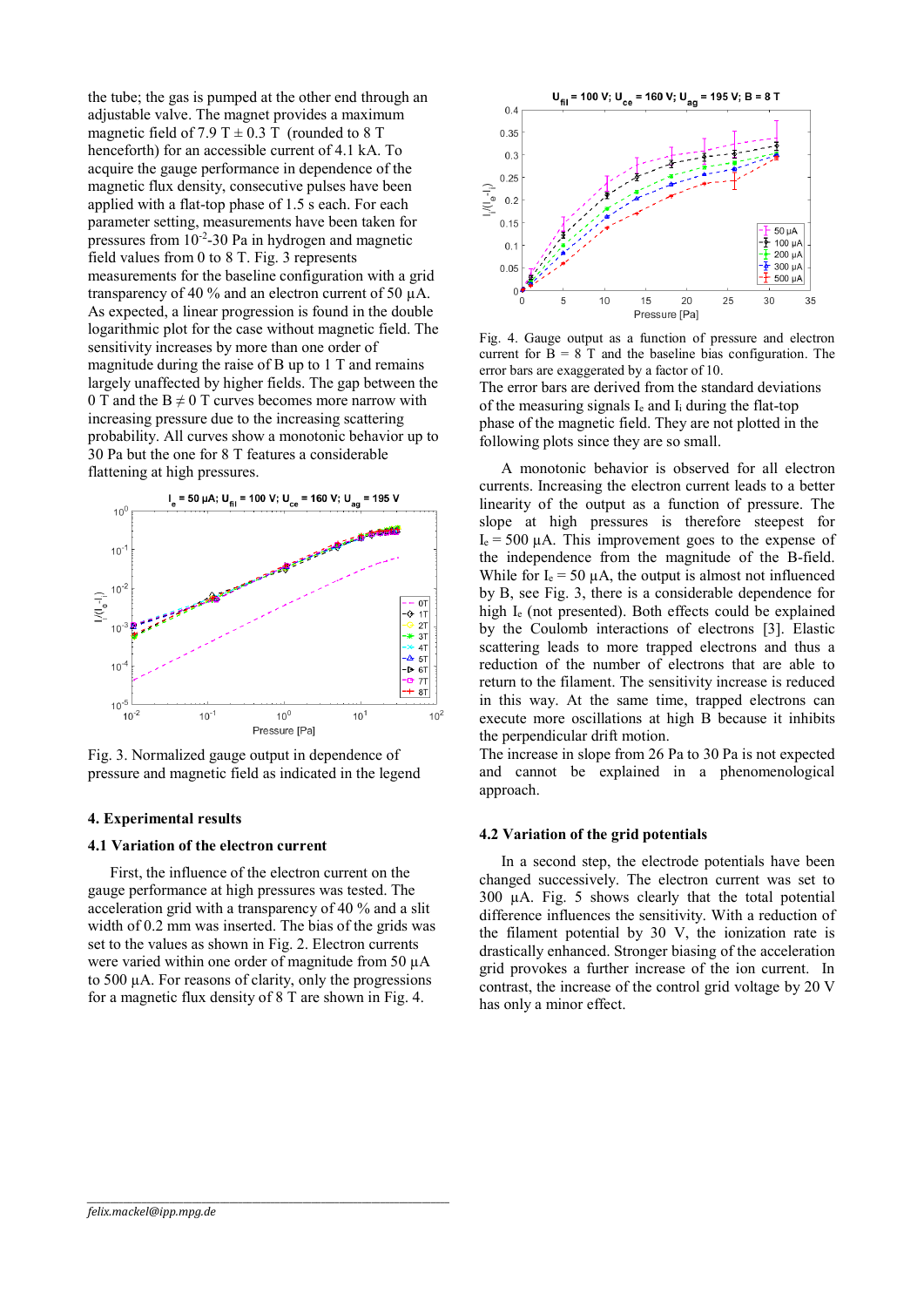

<span id="page-3-0"></span>Fig. 5. Gauge performance under variation of electrode potentials as indicated in the legend, in units of volts. The magnetic field is  $8$  T, the electron current is 300  $\mu$ A.

It can be concluded that the electric field in front of the cathode plays a crucial role to extend the upper limit of the measurement range since the control electrode bias was kept high; it was varied in only a limited extent. Also, the relatively high potential difference of 100 V between the filament and the ion collector may have an influence because it leads to an effective reduction of the ionization volume. Disregarding their finite initial energy, the electrons are able to overcome only half of the distance from the acceleration grid and the ion collector, see xe,max in [Fig.](#page-1-0) **2**. Thus, the chance for a collision decreases compared to a low filament potential. The data is difficult to interpret quantitatively without an adequate numerical tool that also takes Coulomb interactions among electrons into account.

## **4.3 Variation of the grid transparency**

Four grids are available with transparencies (tps) of 80 %, 60 %, 40 % and 20 % each with the same number of 28 slits, homogeneously distributed on a length of 1.4 cm. This translates into slit widths of 0.4, 0.3, 0.2 and 0.1 mm. One additional grid with the doubled number of 56 slits and a tp of 40 % was manufactured to investigate the effect of a reduced slit width while the tp is held constant. The electron current was set to 300 µA for all experiments. Results are shown in [Fig. 6.](#page-3-1) The lowest sensitivity is found for the acceleration grid with 20 % tp. The output at low pressures is roughly doubled if the tp is increased to 40 %. This ratio becomes slightly lower at high pressures. The sensitivity increases further for 60 % tp but the slope flattens drastically at  $\sim$ 15 Pa. The grid with 80 % tp leads to an unexpected behavior: the sensitivity compared to the 60 % case is lower at low pressures and higher at high pressures with the crossing point at 22 Pa. A reduction of the slit width at 40 % tp resulted in a better performance in terms of sensitivity while the slope at high pressures is comparable.

*\_\_\_\_\_\_\_\_\_\_\_\_\_\_\_\_\_\_\_\_\_\_\_\_\_\_\_\_\_\_\_\_\_\_\_\_\_\_\_\_\_\_\_\_\_\_\_\_\_\_\_\_\_\_\_\_\_\_\_\_\_\_\_\_\_\_\_\_\_\_\_\_\_\_\_\_\_\_\_*



<span id="page-3-1"></span>Fig. 6. Gauge output for different accelerations grids. Corresponding transparencies and number of slits are indicated in the legend.

Although all tested configurations showed a monotonic gauge output in dependence of the pressure up to at least 22 Pa, there are considerable differences with regard to the dependence on the magnetic field strength and the sensitivity at low pressures. Very good performance was achieved for the baseline bias configuration with a grid transparency of 40 % and a slit width of 0.1 mm. The gauge output increased by roughly 8 % when the pressure was raised from 18 Pa to 22 Pa. In addition, the signal depended only weakly on the magnetic field above  $3$  T. The sensitivity at  $10^{-2}$  Pa was about  $0.05$   $Pa^{-1}$ . The results are summarized in [Fig. 7.](#page-3-2)



<span id="page-3-2"></span>Fig. 7. Measurement performance of the gauge for the baseline bias configuration with a grid transparency of 40 % and 0.1 mm slit width and  $I_e = 300 \mu A$ .

Assuming that the sensitivity remains unchanged for a pressure of  $10^{-4}$  Pa, which is the requirement for the lower pressure limit of the pressure gauges for ITER, the expected ion current is in the order of nA. Since the pressure gauges in ITER will have to cope with long cables of up to 200 m length to the front-end electronics, the ion current should not go below 1 nA to avoid problems with the data acquisition. It is also conceivable to increase the electron current significantly for low pressure operation. This action would increase the ion current level.